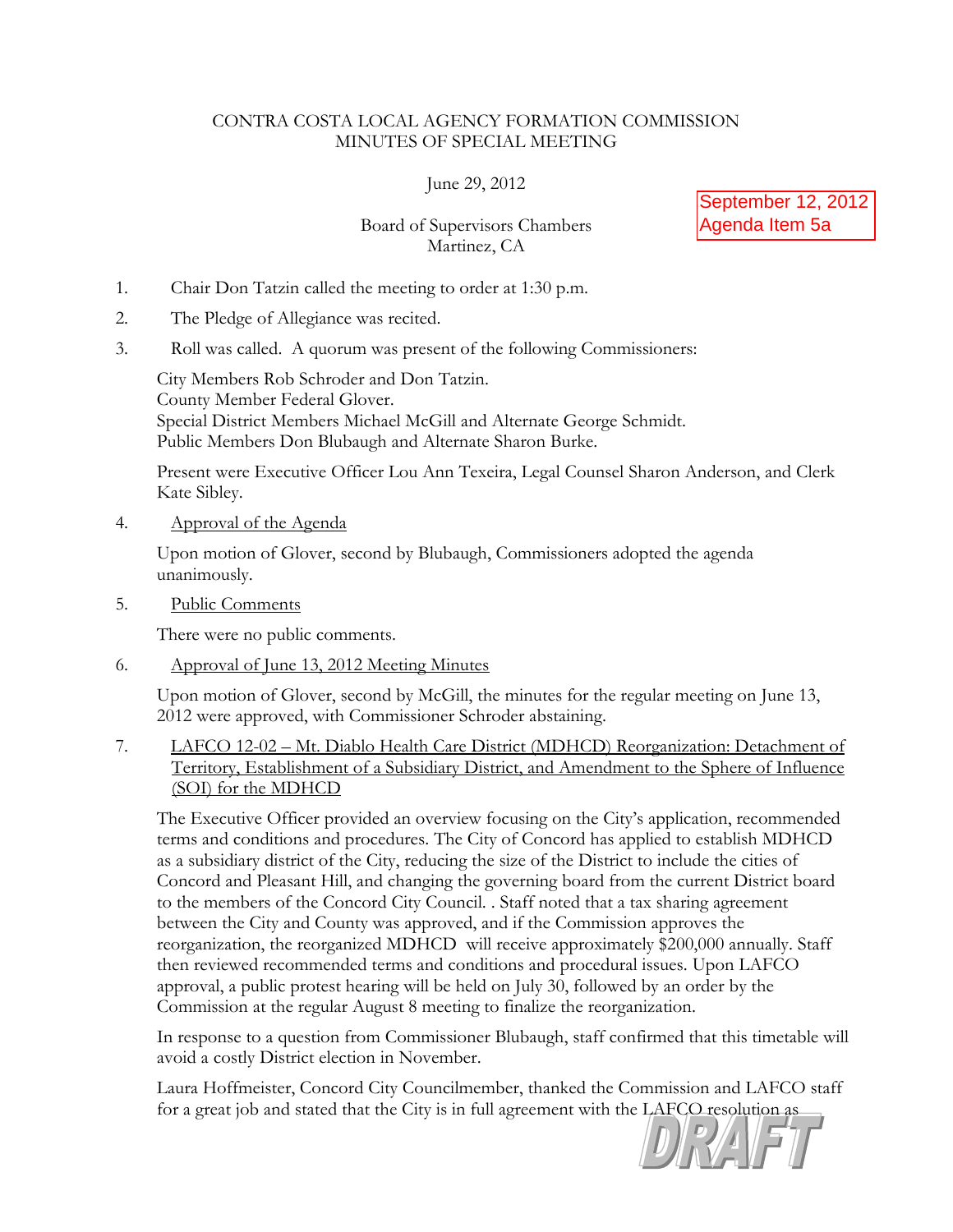presented. She and Councilmember Dan Helix, as the members of the MDHCD Reorganization Ad Hoc Committee, have met with representatives from all affected parties.

In response to questions from Commissioner Tatzin, Ms. Hoffmeister stated that the City of Concord does not see this as a step toward dissolution. She also confirmed that she and Mr. Helix are very familiar with the reversionary agreement between the District and John Muir Health (JMH), and that their intent is to continue to work with JMH to provide quality public health services and education.

Jack Weir, Pleasant Hill City Councilmember, reported that he was speaking as a board member of Contra Costa Taxpayers' Association and as a longtime resident of MDHCD. He supports the mission of the District, thanked the District board for their cooperation in this process, and urged approval of the LAFCO resolution.

Mr. Weir also stated that Pleasant Hill Councilmember David Durant supports this LAFCO action (statement confirmed by Commissioner McGill).

Upon closure of the public hearing, Commissioner Glover complimented LAFCO staff for their great work and long hours during this process.

Commissioner Schroder asked LAFCO Legal Counsel about the waiver of the indemnification agreement; she responded that this is an utterly unique action with relatively minimal risk.

Chair Tatzin thanked both the City and the District for working closely with LAFCO and each other through the process, and commented on staff's devotion to the project.

Upon motion of Glover, second by Schroder, Commissioners unanimously adopted LAFCO Resolution No. 12-02A amending the Sphere of Influence (SOI) for MDHCD and finding the reorganization proposal consistent with the amended SOI; found the project Categorically Exempt pursuant to CEQA Sect. 15320 Class 20 (Changes to Government Organizations); found the subject territory inhabited and subject to protest proceedings; found that public notice had been provided to all affected and interested agencies and parties; approved the proposal known as the Mt. Diablo Health Care District Reorganization: Detachment of Territory/Establishment as a Subsidiary District and accepted the terms and conditions; authorized the completion of these proceedings, including protest proceedings and without an election, unless at least 25% of the registered voters within the District submit written protests to this proposal; and adopted LAFCO Resolution No. 12-02B approving the reorganization and setting forth the Commission's terms, conditions, findings and determinations. Additionally, Commissioners, at the request of the City of Concord, waived the indemnification agreement indemnifying LAFCO against expenses arising from legal actions challenging the reorganization.

## 8. Commissioner Comments and Announcements

Commissioner Glover acknowledged the presence of Bob Braitman, who has served as consultant to the City of Concord for the MDHCD Reorganization.

Commissioner McGill stated that he has completed his nomination forms to run in October for the CALAFCO Board seat that he currently holds. It will be on the July 11 agenda for approval by the Commission.